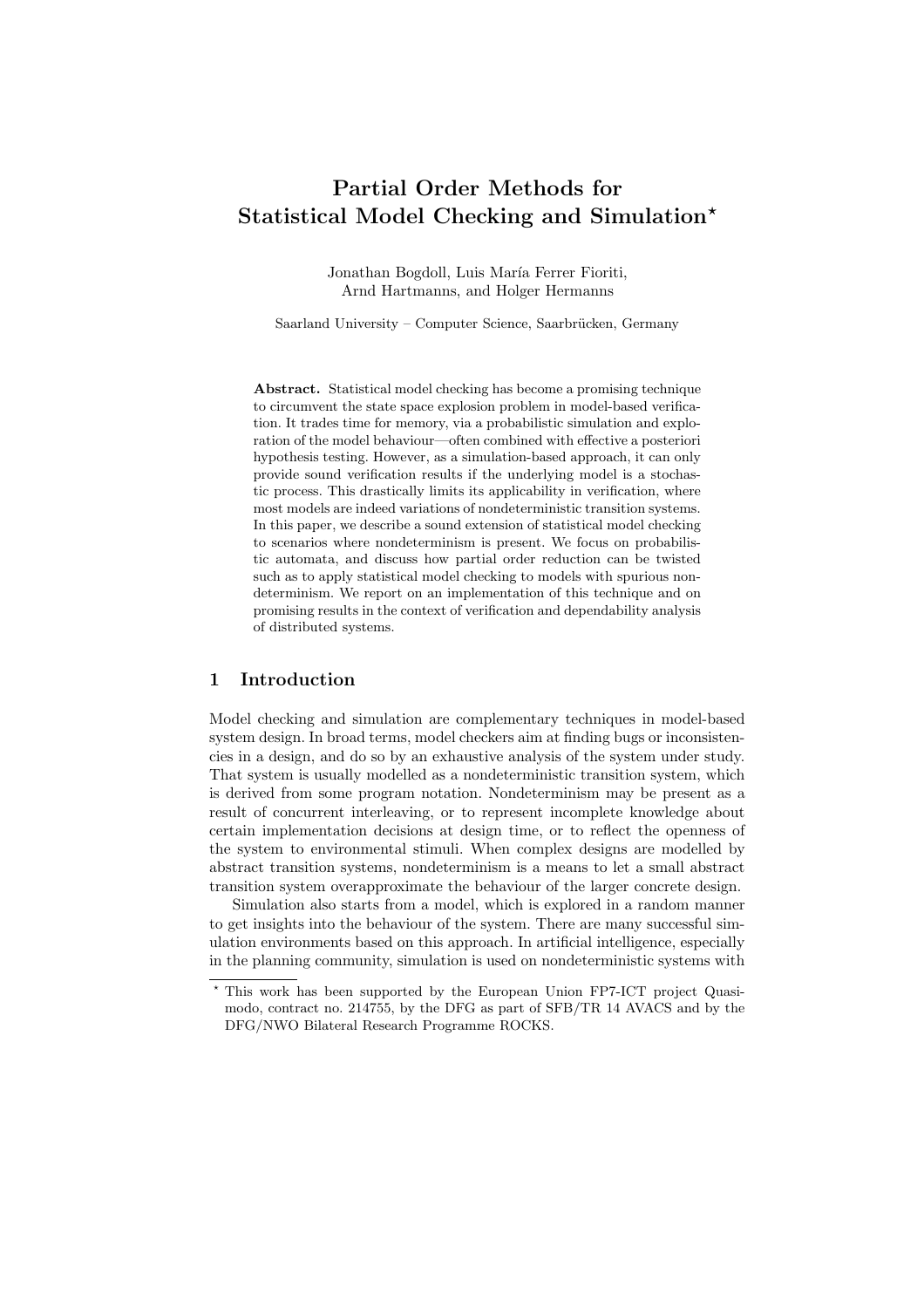success: Markov chain Monte Carlo techniques just walk through a huge state space in a randomised manner, and find solutions for planning problems, such as games like Go [14], often in the form of a tree or trace through the state space. However, while probabilities are used in the analysis, they are meaningless for the model, and no attempt is made to deduce that a trace or tree has a certain probability to appear.

This is different in discrete-event simulation, where the model is a stochastic process, so the future behaviour at each particular state is determined probabilistically. This makes it possible to perform statistical analysis on many simulation runs to arrive at quantitative insights about the system behaviour [15]. This way of analysing a system model is routinely applied in the systems world, but sometimes the rigidity of the modelling is questionable, and comes with notorious suspicions about hidden assumptions that affect the simulation studies [2, 8].

In the probabilistic verification world, discrete-event simulation is more and more applied as a vehicle in statistical model checking [5, 24, 25]. While conventional probabilistic model checkers solve numerical problems in the size of the entirety of the state space, statistical model checkers perform random sampling to walk through the state space, and perform a statistical analysis of the results to provide an estimate for the property under study. This analysis either uses classical estimates such as confidence intervals, or works with hypothesis testing to validate or refute a probabilistic property. Hypothesis testing can be very fast if the actual probability in the system is very far from the required bound, but it is slow if the two values are close. The basic algorithmic machinery is the same for both simulation approaches however. In this paper, we are discussing this basic machinery, and therefore use the terms statistical model checking and simulation interchangeably.

While some studies [23, 13] have made efforts to compare the effectiveness of simulation vs. model checking empirically, such a comparison—which we do not focus on in this paper—is inherently problematic. Superficially, the choice between the two seems to be mainly a tradeoff between memory consumption and time: Model checkers generally need to represent the entirety of a state space in memory (or an encoding thereof, e.g. up to a limited depth), but give highly accurate and precise (or at least safe) answers, while simulation walks through the state space, needing only constant memory, and even applies to infinite-size models. But the accuracy and precision of the simulation results depends on the system parameters and especially (that is, logarithmically) on the number of paths explored. Here, theoretical complexity is practical complexity, and as a result, simulation is most competitive time-wise for low accuracy analysis.

Unfortunately, discrete-event simulation faces the additional problem of requiring the model to be a stochastic process, thus free of nondeterminism. This makes it quite far-fetched to assume that it can be applied inside the ordinary verification trajectory, where nondeterminism is not a bug, but a feature, e.g. resulting from the asynchronous, interleaved execution of components in a distributed system. There is no way to resolve nondeterministic choices without introducing additional assumptions. As it is, simulation can thus far only be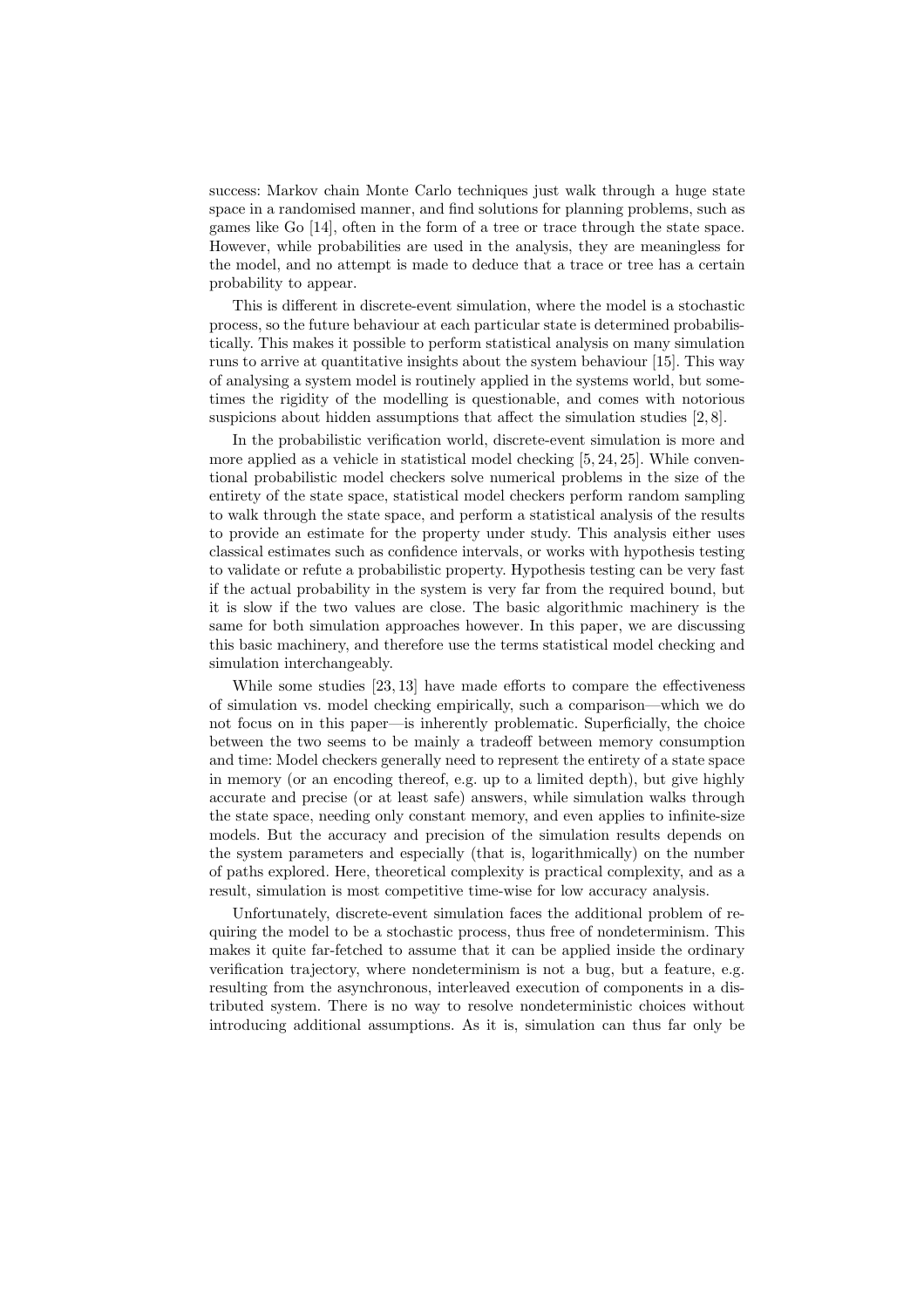used for deterministic models. While this is an inherent limitation of the approach, this paper aims to show ways of mitigating the problem for a practically relevant class of models. The main contribution is an adaptation of partial order reduction methods [3, 10, 19, 22] that enables statistical model checking of probabilistic automata [20, 21] while preserving the low memory demands typical for simulation. We investigate how to apply partial order techniques symbolically and find that ignoring variable valuations renders the method impractical. We therefore adapt the existing techniques to work on-the-fly during simulation, and show the correctness of these modifications.

We report on a selection of case studies that provide empirical evidence concerning the potential of the method and our implementation. The case studies also look at continuous timed probabilistic models from the area of architectural dependability evaluation. In fact, the original motivation for our work stems from the observation that the compositional semantics of the architectural design notation Arcade [7, 16] gives rise to nondeterminism which is spurious (i.e., irrelevant) by construction. Still, simulative approaches were not applicable to it, because of nondeterminism. The present paper overcomes this deficiency, and as such enables—for the first time—a memory-efficient analysis.

# 2 Preliminaries

We will use networks of probabilistic automata (PA) with variables as the model on which to explain our techniques in this paper. We will later sketch how to extend our techniques to stochastic timed automata (STA) [6], but the additional features of STA—continuous probability distributions and real time—are largely orthogonal to the issues and techniques we focus on.

#### 2.1 Probabilistic Automata

The model of PA [20, 21]—which is akin to Markov decision processes (MDPs) combines nondeterministic and probabilistic choices. Informally, a PA consists of states from which action-labelled transitions lead to distributions over target states. In every state, there is thus a nondeterministic choice over transitions followed by a probabilistic choice over target states.

Formally, a PA is a 4-tuple  $P = (S, s_0, \Sigma, \rightarrow)$  where S is a countable set of states,  $s_0$  is the initial state,  $\Sigma$  is a finite set of actions,  $\to \subseteq S \times \Sigma \times \text{Distr}(S)$ is the transition relation and for a set  $X$ ,  $Dist(X)$  is the set of probability distributions, i.e. functions  $X \to [0, 1]$  such that the sum of the probabilities of all elements of X is 1.  $T(s)$  denotes the set of outgoing transitions of a state. We say that P is finite if S and  $\rightarrow$  are finite, and P is deterministic if  $|T(s)| \leq 1$  for all states s (i.e., the only choices are probabilistic ones).

## 2.2 Networks of PA

It is often useful to describe complex and, in particular, distributed systems as the parallel composition of several independently specified interacting compo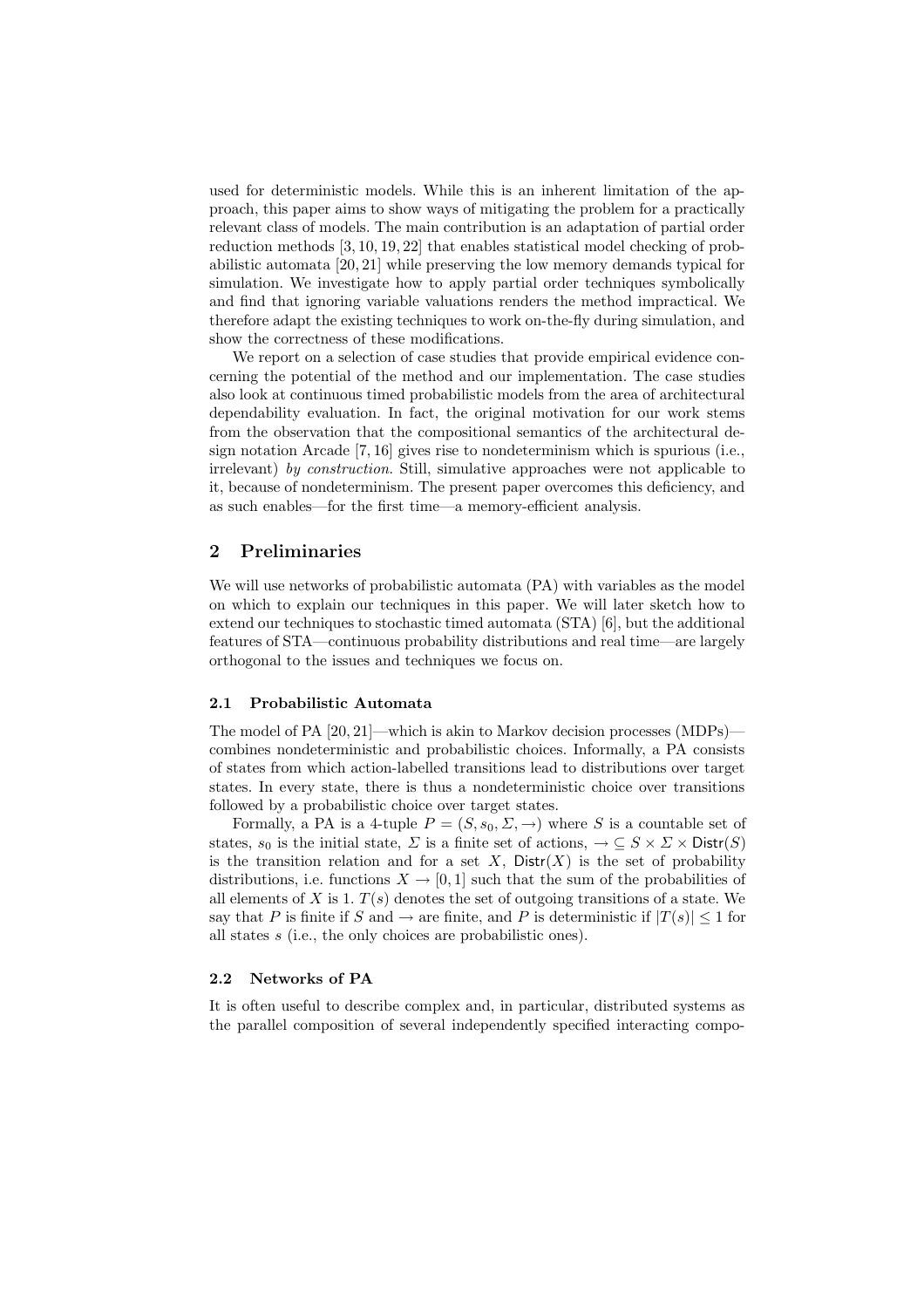nents. PA are closed under the interleaving semantics of parallel composition. Using a CSP-style mandatory synchronisation on the actions of the shared alphabet, we define the parallel composition of PA as follows [21]: Given two PA  $P_i = (S_i, s_{0_i}, \Sigma_i, \rightarrow_i)$  for  $i \in \{1, 2\}$ , the parallel composition  $P_1 \parallel P_2$  is

$$
P_1 \parallel P_2 = (S_1 \times S_2, (s_{0_1}, s_{0_2}), \Sigma_1 \cup \Sigma_2, \rightarrow)
$$

where  $((s_1, s_2), a, \mu) \in \rightarrow \text{if and only if}$ 

$$
a \in \Sigma_1 \setminus \Sigma_2 \land \exists (s_1, a, \mu_1) \in \rightarrow_1 : \mu = \mu_1 \cdot \{(s_2, 1)\}
$$
  
or 
$$
a \in \Sigma_2 \setminus \Sigma_1 \land \exists (s_2, a, \mu_2) \in \rightarrow_2 : \mu = \mu_2 \cdot \{(s_1, 1)\}
$$
  
or 
$$
a \in \Sigma_1 \cap \Sigma_2 \land \exists (s_i, a, \mu_i) \in \rightarrow_i \text{ for } i = 1, 2 : \mu = \mu_1 \cdot \mu_2.
$$
 (1)

and ⋅ is defined as  $(\mu_1 \cdot \mu_2)((s_1, s_2)) = \mu_1(s_1) \cdot \mu_2(s_2)$ . A special silent action  $\tau$  is often assumed to be part of all alphabets, but  $\tau$ -labelled transitions never synchronise. This binary parallel composition operator is associative and commutative; its extension to sets of PA is thus straightforward. We use the term network of PA to refer to both a set of PA and its parallel composition.

In Section 4, we will need to identify transitions that appear, in some way, to be the same. For this purpose, we define an equivalence relation  $\equiv$  on transitions and denote the equivalence class of t under  $\equiv$  by  $[t]=$ ; this notation can naturally be lifted to sets of transitions. In our setting of a network of PA, it is natural to identify those transitions in the product automaton that result from the same (set of) transitions in the component automata.

#### 2.3 PA with Variables

It is common to extend transition systems with variables that take values in some discrete domain  $D$  (see e.g. [4, Chapter 2] for the general recipe), and this can be lifted to PA. We call this class of variable decorated automata VPA. In a VPA  $P_V$  with a set of variables  $V$ , the transition relation is extended with a guard g—a Boolean expression over the variables that determines whether the transition is enabled—and a transition's target becomes a distribution in  $Dist(S \times Assgn(V))$  where  $Assgn(V) = Val(V) \rightarrow Val(V)$  is the set of assignment functions and  $Val(V) = V \rightarrow D$  the set of valuations for the variables. Let  $V(A)$ for  $A \in \text{Assgn}(V)$  denote the set of variables that are modified by A in some valuation. For a function f and  $S \subseteq Dom(f)$ , we write  $f|_S$  to denote f with domain restricted to S.

A VPA  $P_V$  can be transformed into a *concrete* PA  $P$  by unrolling the variables' values into the states: Every state  $s \in S$  of  $P_V$  is replaced by a state  $(s, v) \in S \times Val(V)$ , the guards are precomputed according to the states' valuations, and assignments to discrete variables redirect edges to states with matching valuations. Note that  $P$  is finite iff  $P_V$  is finite and the ranges of all discrete variables used are finite. In this case, we say that the VPA is finitary.

Extending parallel composition to VPA is straightforward. Guards of synchronising transitions are the conjunctions of the original transitions' guards,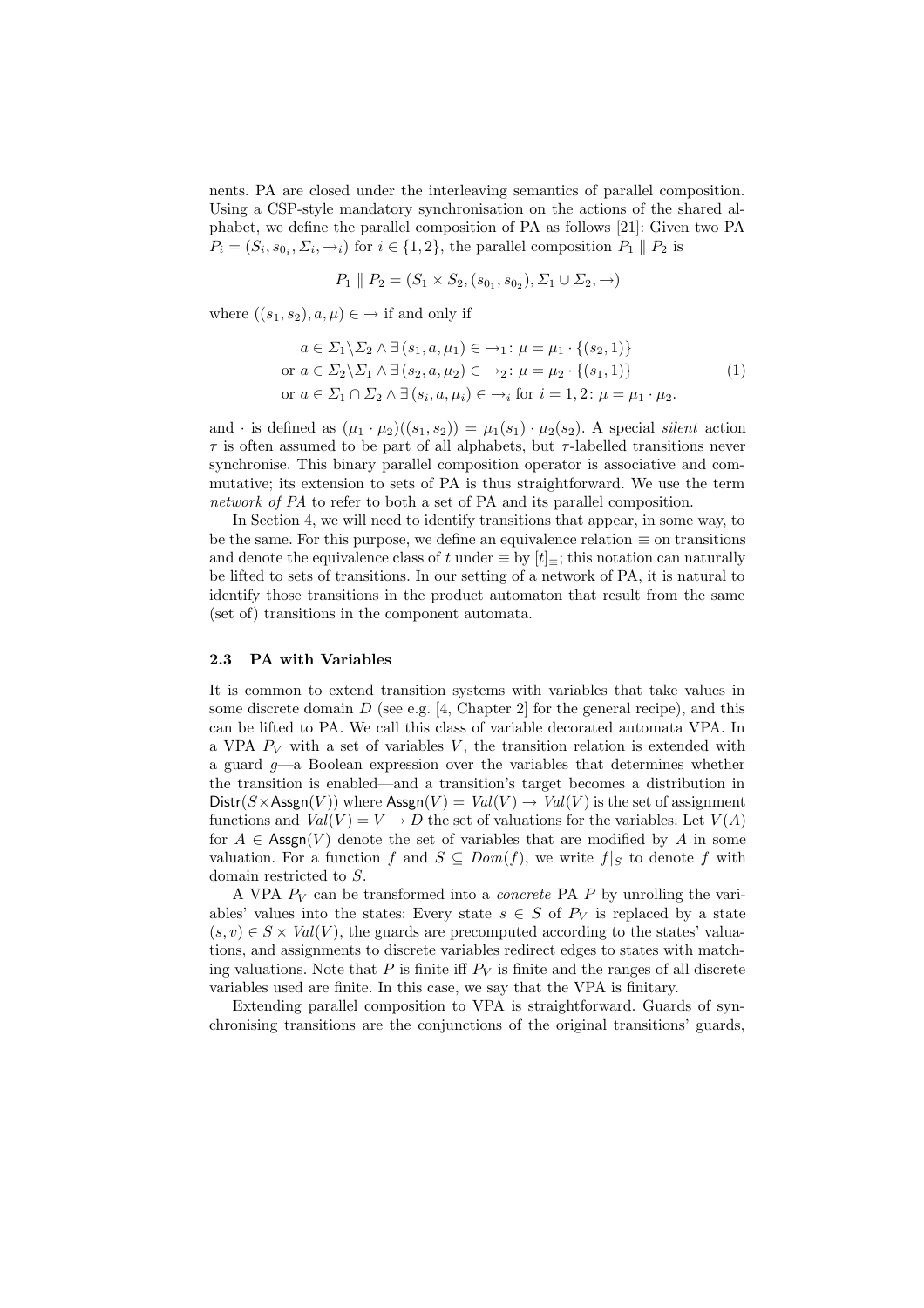while the assignments are the union of the original assignments. We allow global variables, which can be used in all component automata. With global variables and synchronising transitions, it is possible to obtain inconsistent assignments (that assign different values to the same variable at the same instant). Such an assignment is no longer a function, and we consider this to be a modelling error.

By using networks of PA with variables, we choose a model that is compositional, but whose semantics is still a PA—so all results for PA (and MDPs) from the literature apply—and which features a distinction between control (via states) and data (via variables). It is the model underlying, among others, PRISM  $[18]$ , MODEST  $[6]$ , and prCRL  $[12]$ .

#### 2.4 Paths, Schedulers and Probabilities

The behaviour of a PA is characterised by its paths or traces. Paths are words from  $\rightarrow^{\omega}$   $\cup$   $\rightarrow^*$  where the start state of every transition must occur with positive probability in the preceding transition's distribution (or be  $s_0$  for the first one), and finite paths end in deadlock states. In a state-based verification setting, where states are labelled with atomic propositions, a visible transition is a transition whose execution changes the set of valid atomic propositions.

In order to be able to reason about probabilities for sets of paths, nondeterminism has to be resolved first by a scheduler (or adversary). This yields a Markov chain for which a probability measure on paths is induced. Since different schedulers lead to different chains, the answer to questions such as "What is the probability of reaching an error state?" is actually a set of probabilities, which always is a singleton for deterministic models. For nondeterministic models, one is typically interested in maximum and minimum probabilities over all possible resolutions of nondeterminism.

For Markov chains, there exists the notion of terminal strongly connected components. The corresponding notion for PA is that of end components: pairs  $(S_e, T_e)$  where  $S_e \subseteq S$  and  $T_e: S \to (\to)$  with  $T_e(s) \subseteq T(s)$ , such that for all  $s \in S_e$  and transitions  $(s, a, \mu) \in T_e(s)$ , we have  $\mu(s') > 0 \Rightarrow s' \in S_e$  and the underlying directed graph of  $(S_e, T_e)$  is strongly connected.

## 3 Nondeterminism in Models for Simulation

Probabilistic model checkers such as PRISM [18] derive probabilistic quantities by first exploring the complete (reachable) state space of the model and afterwards using numerical techniques such as solvers for systems of linear equations or value iteration to compute minimum and maximum probabilities.

If no nondeterminism is present in the model, it is also possible to perform simulation. In this approach, a large number of concrete, finite paths of the model are explored, using random-number generators to resolve probabilistic choices. Only one state of the model is in memory at any time, and for every path explored, we only need to postprocess which of the properties of interest were satisfied and which were not, and this is evaluated with statistical means.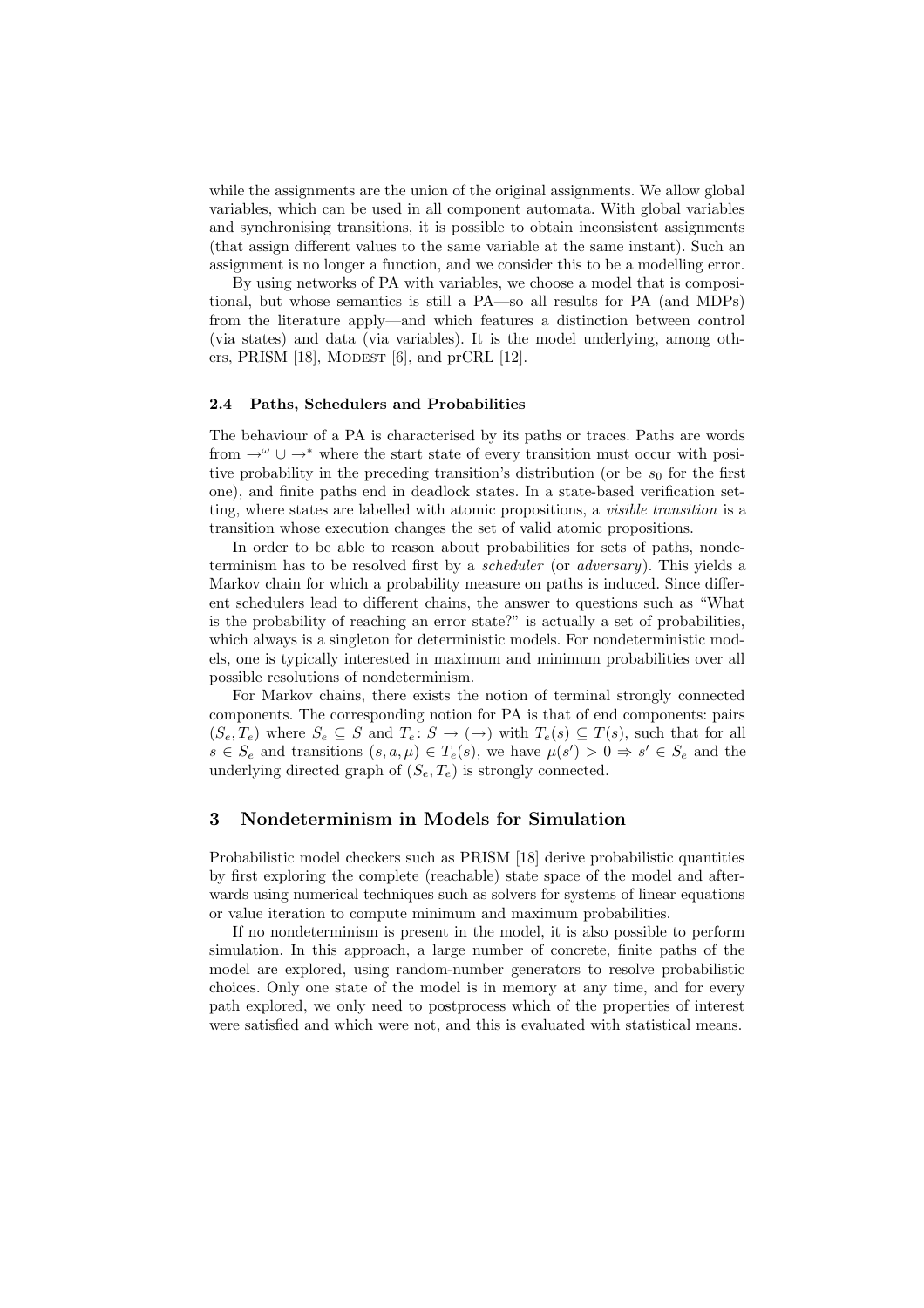

Fig. 1. Nondeterminism and parallel composition

The simulation approach fails in the presence of nondeterminism, because of the absence of a well-defined probability measure. However, the interleaving semantics employed for networks of VPA may result in nondeterminism that is spurious in the sense that the Markov chains induced by arbitrary schedulers all result in the same probability for the property under study to hold. The effects of parallel composition are manifold, as can be seen in the following example.

Example 1. The examples in Figure 1 illustrate possible effects of parallel composition on (non)determinism. i is a global variable that is initially 0.  $P_1$  through  $P_4$  are deterministic VPA, but the parallel composition  $P_1 \parallel P_2$  contains a nondeterministic choice. If we ask for the probability of eventually seeing action c, the minimum and maximum values w.r.t. nondeterminism will be different. If we add  $P_3$  to the composition, the result is still nondeterministic, but the minimum and the maximum probabilities are now 1. If we use  $P_4$  instead of  $P_3$  (where  $P_4$  just omits the internal preprocessing step of  $P_3$ ), the probabilities remain the same, but the final model is fully deterministic. In this case, the parallel composition with  $P_4$  has removed the nondeterminism present in  $P_1 \parallel P_2$ .

We discuss ways to safely deal with the problem of simulating models with nondeterminism that is introduced by parallel composition in the next section.

# 4 Partial Order Techniques for Simulation

When simulating nondeterministic models, we need to be sure that the results obtained from a batch of simulation runs, i.e. a set of paths through the PA under study, were not affected by any nondeterministic choices. A sufficient condition for this would be that the model is equivalent—according to some equivalence notion that preserves the properties of interest—to a deterministic one. However, since only a part of the model is explored during the simulation runs, we use the following conditions: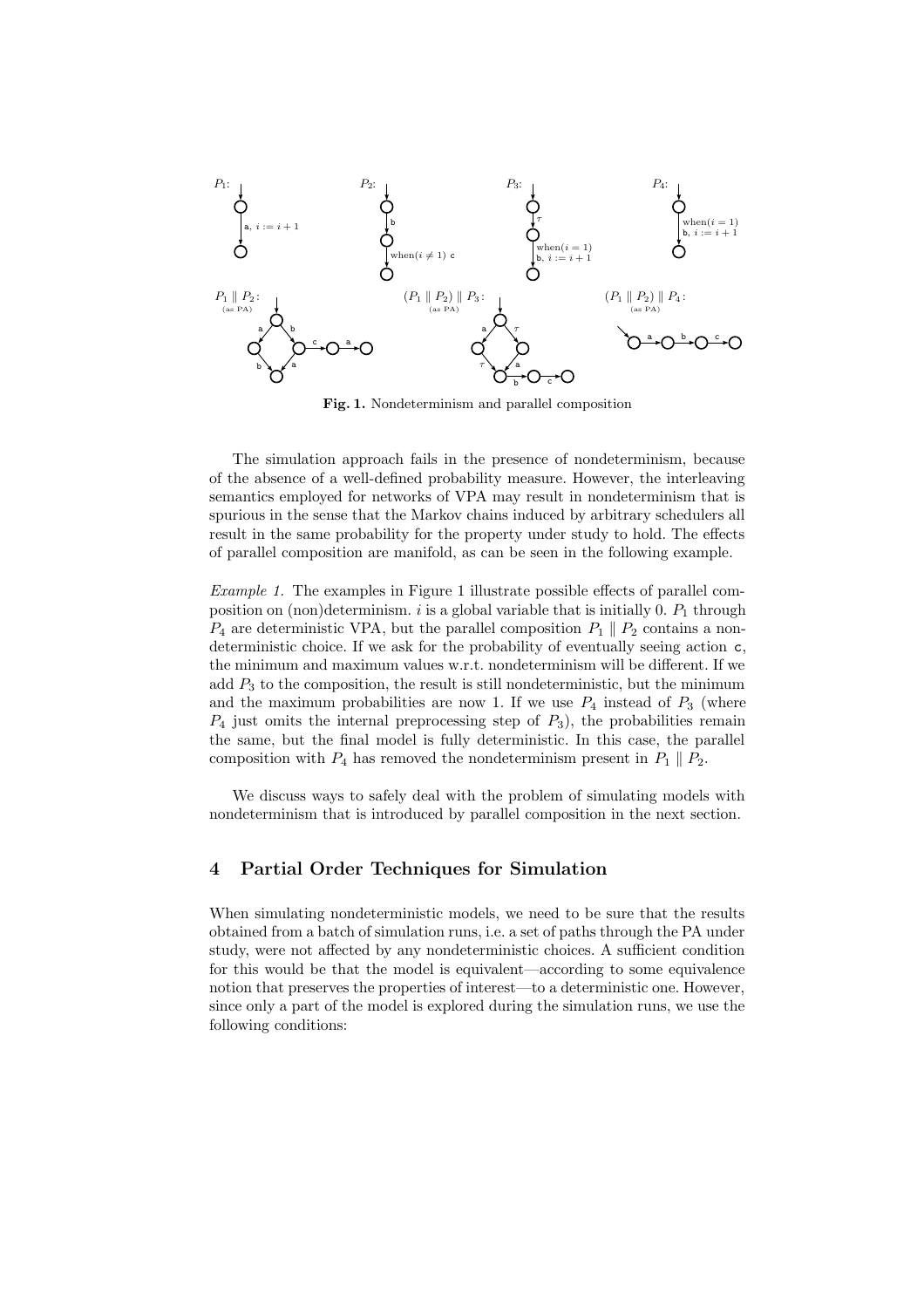Given a PA  $P = (S, s_0, \Sigma, \rightarrow)$  and the set of finite paths  $\Pi = {\pi_1, \dots, \pi_n}$ , all starting in  $s_0$ , encountered during a number of simulation runs, let

$$
P|_{\Pi} = (S_{\Pi}, s_0, \Sigma, \cup_{i=1}^n \pi_i)
$$

where  $S_{\Pi} = \{s_0\} \cup \{s \mid \exists \pi \in \Pi : (s', a, \mu) \in \pi \wedge \mu(s) > 0\}$  denote the sub-PA of P explored by the simulation runs. For brevity, we identify a path  $\pi \in \rightarrow^*$ with the set of transitions it contains, i.e. implicitly project to  $\pi \subseteq \rightarrow$ . Let

$$
P_{\Pi} = (S, s_0, \Sigma, \rightarrow_{\Pi})
$$

where  $t = (s, a, \mu) \in \neg \Pi$  iff  $(s \notin S'_\Pi \land t \in \neg) \lor (s \in S'_\Pi \land \exists \pi \in \Pi : t \in \pi)$ and  $S'_\Pi = \{s \mid \exists \pi \in \Pi : (s, a, \mu) \in \pi\}$  denote P restricted to the decisions taken during the simulation runs. Note that  $P_{\Pi}$ 's behaviour is not restricted for states that were not encountered during simulation.

In order to be sure that the result computed from a number of simulation runs was not influenced by nondeterminism, we require that

#### C1  $P|_{\Pi}$  is deterministic, and

C2  $P \sim P_{\Pi}$  for a relation  $\sim$  that preserves the properties we consider.

Useful candidates for  $\sim$  would be trace equivalence, simulation or bisimulation relations. In the proofs later in this section,  $\sim$  will be stutter equivalence, which preserves quantitative (i.e., the probabilities of)  $LTL_{\X}$  properties [3].

The central practical question we face is how these conditions can be ensured before or during simulation without negating the memory advantages of the simulation approach. In the area of *model checking*, an efficient method already exists to reduce a model containing spurious nondeterminism resulting from the interleaving of parallel processes to smaller models that contain only those paths of interleavings necessary to not affect the end result, namely partial order reduction [3, 10, 19, 22]. In the remainder of this section, we will first recall how partial order reduction for PA works, and then present approaches to harvest partial order reduction to ensure conditions C1 and C2 for simulation.

## 4.1 Partial Order Reduction for PA

The aim of partial order techniques for model checking is to avoid building the full state space corresponding to a model. Instead, a smaller state space is constructed and analysed where the spurious nondeterministic choices resulting from the interleaving of independent actions are resolved deterministically. The reduced system is not necessarily deterministic, but smaller, which increases the performance and reduces the memory demands of model checking (if the reduction procedure is less expensive than analysing the full model right away).

Partial order reduction techniques for PA [3] are extensions of the ample set method [19] for nonprobabilistic systems. The essence is to identify an ample set of transitions ample(s) for every state  $s \in S$  of the PA  $P = (S, s_0, \Sigma, \rightarrow)$ , yielding a reduced PA  $\hat{P} = (\hat{S}, s_0, \Sigma, \hat{\rightarrow})$  where  $\hat{S}$  is the smallest set that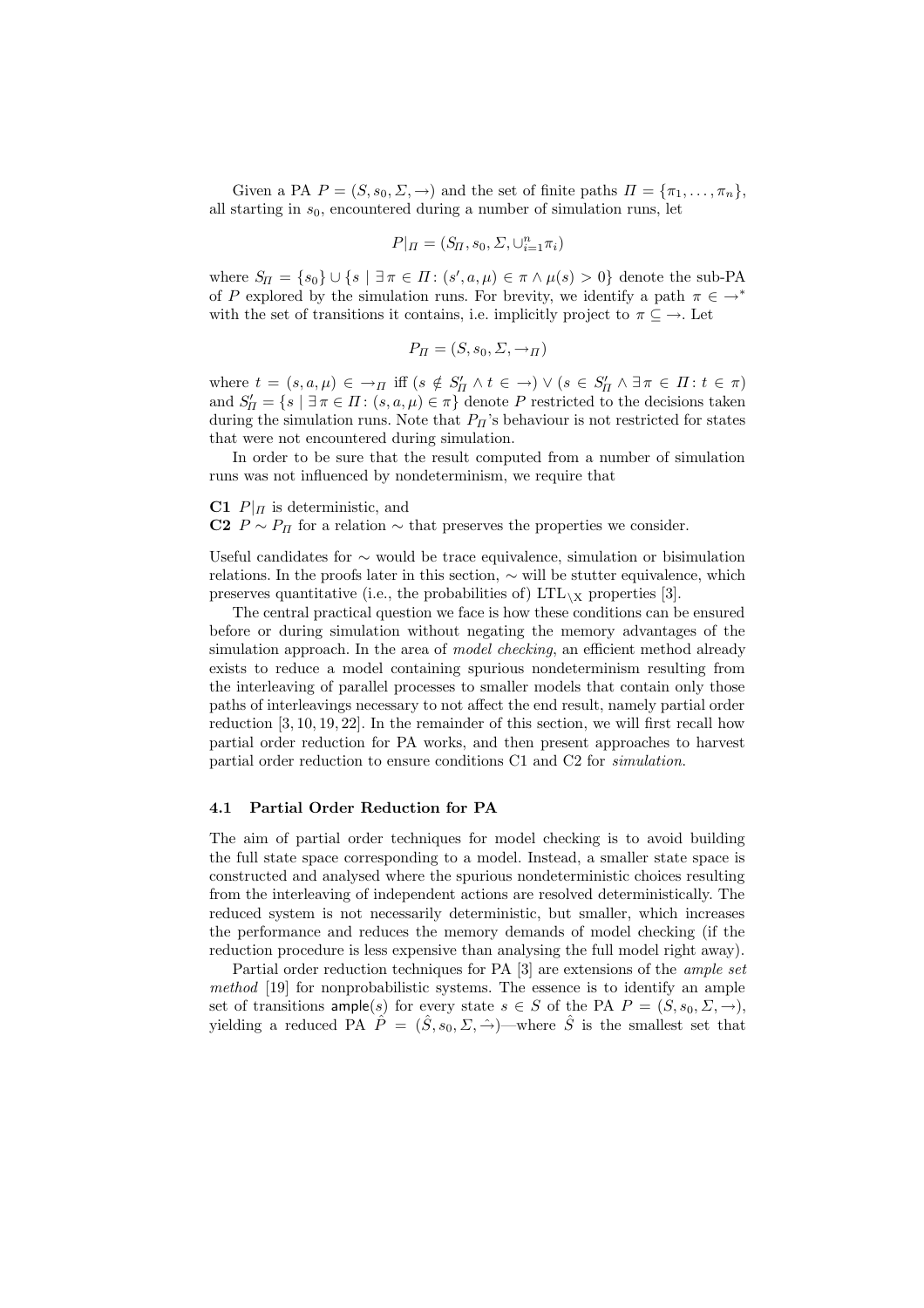- A0 For all states  $s \in S$ , ample $(s) \subseteq T(s)$ .
- A1 If  $s \in \hat{S}$  and ample(s)  $\neq T(s)$ , then no transition in ample(s) is visible.
- **A2** For every path  $(t_1 = (s, a, \mu), \ldots, t_n, t, t_{n+1}, \ldots)$  in P where  $s \in \hat{S}$  and t is dependent on some transition in  $\text{ample}(s)$ , there exists an index  $i \in \{1, ..., n\}$ such that  $t_i \in [ample(s)]_{\equiv}$ .
- **A3** In each end component  $(S_e, T_e)$  of  $\hat{P}$ , there exists a state  $s \in S_e$  that is fully expanded, i.e.  $\text{ample}(s) = T(s)$ .
- **A4** If ample(s)  $\neq T(s)$ , then  $|\text{ample}(s)| = 1$ .

Table 1. Conditions for the ample sets

satisfies  $s_0 \in \hat{S}$  and  $(\exists s \in \hat{S}: (s, a, \mu) \in \text{ample}(s) \land \mu(s') > 0) \Rightarrow s' \in \hat{S}$ , and  $\hat{\rightarrow} = \bigcup_{s \in \hat{S}}(\text{ample}(s))$ —such that conditions A0-A4 (Table 1) are satisfied.

For partial order reduction, the notion of  $(in) dependent$  transitions<sup>1</sup> (rule A2) is crucial. Intuitively, the order in which two independent transitions are executed is irrelevant in the sense that they do not disable each other (forward stability) and that executing them in a different order from a given state still leads to the same states with the same probability distribution (commutativity). Formally, two equivalence classes  $[t'_1]_\equiv \neq [t'_2]_\equiv$  of transitions of P are independent iff for all states  $s \in S$  with  $t_1, t_2 \in T(s), t_1 = (s, a_1, \mu_1) \in [t'_1]_{\equiv}, t_2 = (s, a_2, \mu_2) \in [t'_2]_{\equiv},$ 

 $\textbf{I1}$   $\mu_1(s') > 0 \Rightarrow t_2 \in [T(s')]$  and vice-versa *(forward stability)*, and then also **I2** ∀s' ∈ S:  $\sum_{s'' \in S} \mu_1(s'') \cdot \mu_2^{s''}(s') = \sum_{s'' \in S} \mu_2(s'') \cdot \mu_1^{s''}(s')$  (commutativity),

where  $\mu_i^{s''}$  is the single element of  $\{\mu \mid (s'', a_i, \mu) \in T(s'') \cap [t_i]_{\equiv}\}.$  Checking dependence by testing these conditions on all pairs of transitions for all states of the product automaton is impractical. Instead, sufficient and easy-to-check conditions on the VPA level that rely on the fact that the automaton under study results from a network of VPA are typically used, such as the following (where the  $g_i$  are the guards and  $\mu_i \in \text{Distr}(S \times \text{Assgn}(V))$ :

- **J1** The sets of VPA that  $t_1$  and  $t_2$  originate from (according to the rules of  $(1)$ , Section 2.2) must be disjoint, and
- **J2**  $\forall v: \mu_1(s', A_1) > 0 \land \mu_2(s'', A_2) > 0 \Rightarrow (g_2(v) \Rightarrow g_2(A_1(v)) \land A_2(v)|_{V(A_2)} =$  $A_2(A_1(v))|_{V(A_2)}$  and vice-versa.

J1 ensures that the only way for the two transitions to influence each other is via global variables, and J2 makes sure that this does actually not happen, i.e., each transition modifies variables only in ways that do not change the other's assignments or disable its guard. This check can be implemented on a syntactical level for the guards and the expressions occurring in assignments.

Using the ample set method with conditions A0-A4 and I1-I2 (or J1-J2) gives the following result:

<sup>1</sup> By abuse of language, we use the word "transition" when we actually mean "equivalence class of transitions under  $\equiv$ ".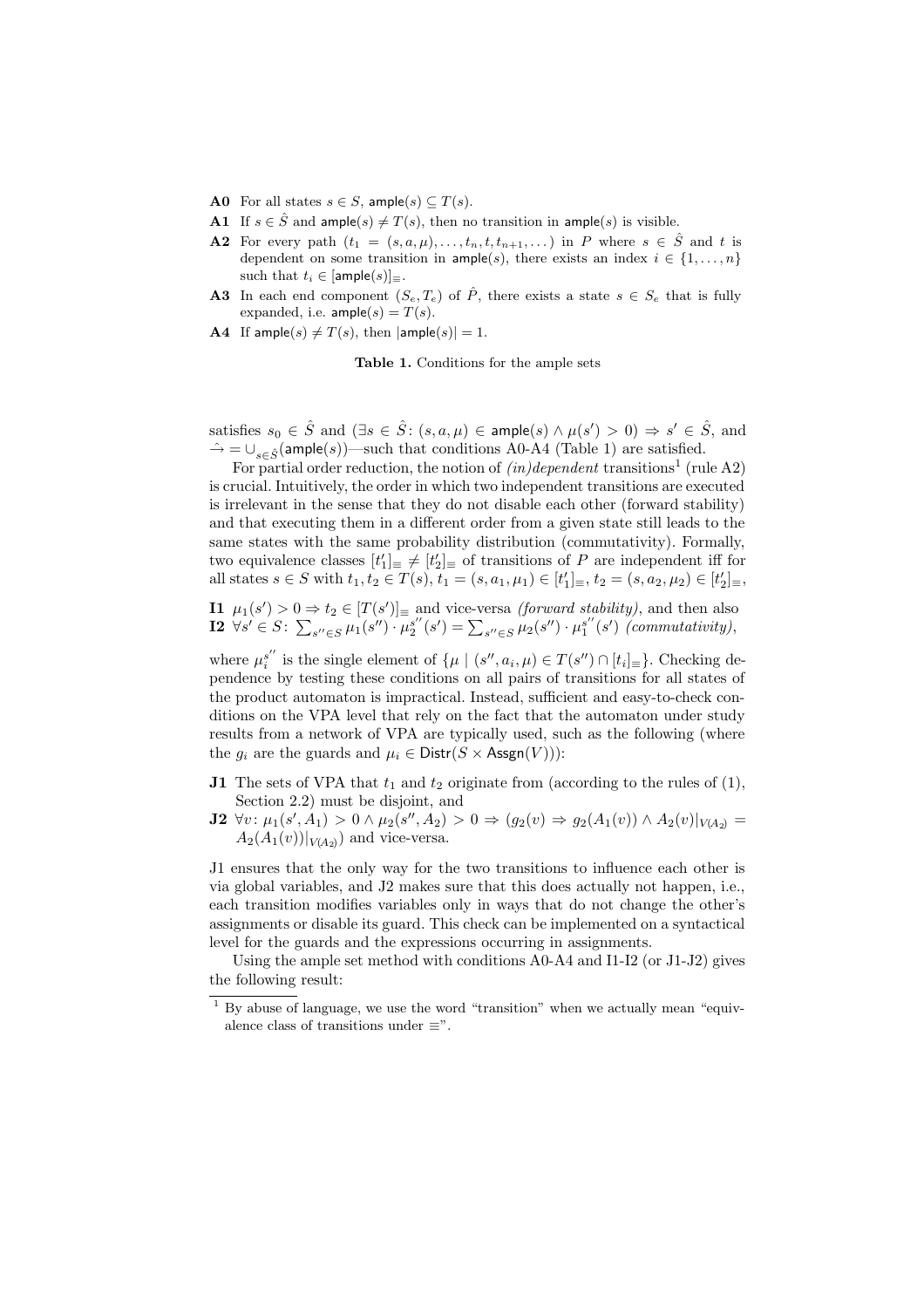

Fig. 2. Spuriousness that can be detected on the VPA level

**Theorem 1** ([3]). If a PA P is reduced to a PA  $\hat{P}$  using the ample set method, then  $P \sim \hat{P}$  where  $\sim$  is stutter equivalence [3].

For simulation, we are not particularly interested in smaller state spaces, but we can use partial order reduction to distinguish between spurious and actual nondeterminism. A first, naïve approach would be to expand the model given as a network of VPA into a product PA, use partial order reduction to reduce it, and check the result for nondeterminism. However, this neither preserves the low (constant) memory demand typical of simulation nor its general ability to deal with infinite-state systems.

#### 4.2 Deciding Spuriousness on VPA Symbolically

We first investigate the practicality of applying partial order reduction to identify nondeterminism 'symbolically', that is, on the VPA level. By treating data in an abstract manner (as in conditions J1-J2, or using more advanced checks for the independence of operations  $\hat{a}$  la Godefroid  $[10]$ , we could hope to avoid the blowup introduced by unrolling the variable valuations. Because synchronisation over shared actions becomes explicit and may remove actual nondeterminism, all nondeterminism that remains may already be spurious.

Example 2. Figure 2 shows an example similar to the ones presented in Figure 1 where this approach works.  $P'_1 \parallel P'_2$  is shown as a VPA. According to J1-J2, the only (nontrivially) dependent transitions are those labelled a and c. Choosing any singleton ample set for the initial state of  $P'_1 \parallel P'_2$  satisfies conditions A0 to A4, so the reduced system is deterministic, thus the nondeterminism is spurious.

The advantage of this approach is that it is a preprocessing step that will not induce a performance penalty in the simulation itself. It can also deal with infinite-data systems, but not infinite control. Yet, whenever an intricate but clever use of variables and guards is responsible for the removal of actual nondeterminism, this method will usually fail.

Unfortunately, such models are not uncommon in practice. They appear e.g. as the PA underlying specifications given in a guarded command language—such as that of PRISM—where the state information is entirely encoded in variables.

Example 3. In the two parallel compositions from Figure 1 that did not exhibit actual nondeterminism, the spuriousness cannot be detected by the symbolic approach because of the dependency between the assignment  $i := i + 1$  and the guard  $i = 1$ . In both cases, the problematic transitions would go away once we look at the actually possible variable valuations.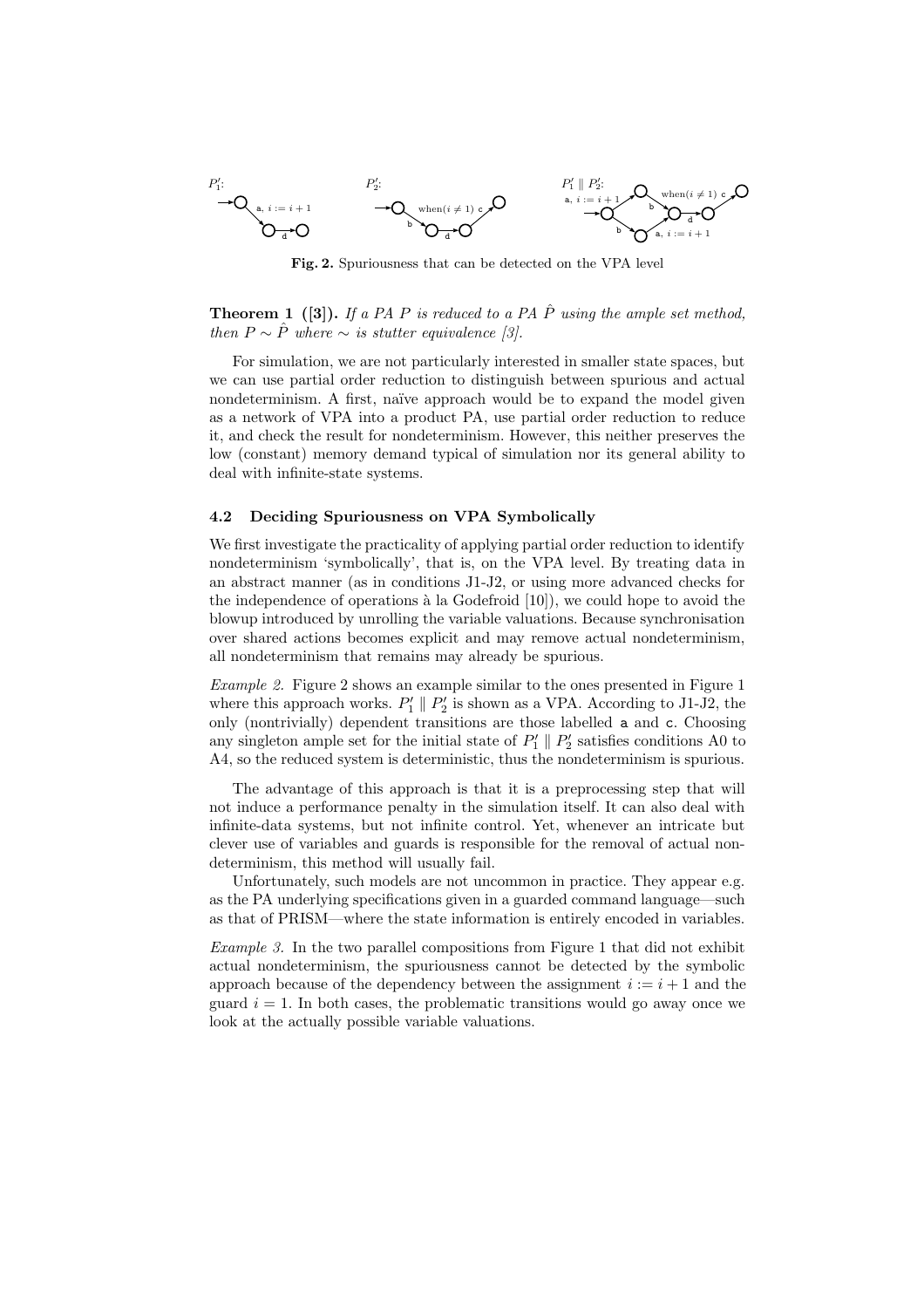- A0 For all states  $s \in S$ , ample $(s) \subseteq T(s)$ .
- A1 If  $s \in \hat{S}$  and ample(s)  $\neq T(s)$ , then no transition in ample(s) is visible.
- A2' Every path in P starting in s has a finite prefix  $(t_1, \ldots, t_n)$  of length at most k (i.e.  $n \leq k$ ) such that  $t_n \in \text{[ample}(s)]_{\equiv}$  and for all  $i \in \{1, \ldots, n-1\}, t_i$  is independent of all transitions in  $\mathsf{ample}(s)$ .
- A3' If more than  $l$  states have been explored, one of the last  $l$  states was fully expanded.
- **A4'** For all states  $s \in \hat{S}$ , either  $|\text{ample}(s)| = 1$  or  $T(s) = \emptyset$ .

Table 2. On-the-fly conditions for every state s encountered during simulation

#### 4.3 Bounded On-the-fly Partial Order Checking

The examples above show that in order to detect more nondeterminism as spurious, we have to move from the (symbolic) VPA to the (concrete) PA level. However, we do not want to build the concrete model in its entirety before simulation. The goal of our second approach is thus to keep the general advantage of simulation in terms of memory demand, but trade in some simulation performance to obtain a spuriousness check that will work better in practice.

The idea is as follows: We simulate the model as usual on the PA level and without any preprocessing. For every state we encounter, we try to identify a valid singleton ample set. If successful, we can use that transition as the next simulation step. If there is more than one singleton ample set, we deterministically select the first set according to a total order on transitions. If all valid ample sets contain more than one transition, we cannot conclude that the nondeterminism between these is spurious, and simulation is aborted with an error message. To keep memory usage constant, the ample sets are not stored.

The ample set construction relies on conditions A0 through A4, but looking at their formulation in Table 1, conditions A2 and A3 cannot be checked on-the-fly without possibly exploring and storing lots of states—potentially the entire PA. To bound this number of states and ensure termination for infinite-state systems, we instead use the conditions shown in Table 2, which are parametric in  $k$  and  $l$ . Condition A2 is replaced by A2', which bounds the lookahead inherent in A2 to paths of length at most k. Notably, choosing  $k = 1$  is equivalent to not checking for spuriousness at all but aborting on the first nondeterministic choice. Instead of checking for end components as in Condition A3, we use A3' that replaces the notion of an end component with the notion of a set of at least l states.

Conditions A0, A1, A2', A3' and A4' enable us to construct ample sets 'onthe-fly' during simulation. This can be proven correct, i.e. conditions C1 and C2 hold whenever the procedure terminates without raising an error:

Lemma 1. If simulation with on-the-fly partial order checking applied to a PA P encounters the set of paths  $\Pi$  without aborting, then  $P|_{\Pi}$  is deterministic (C1).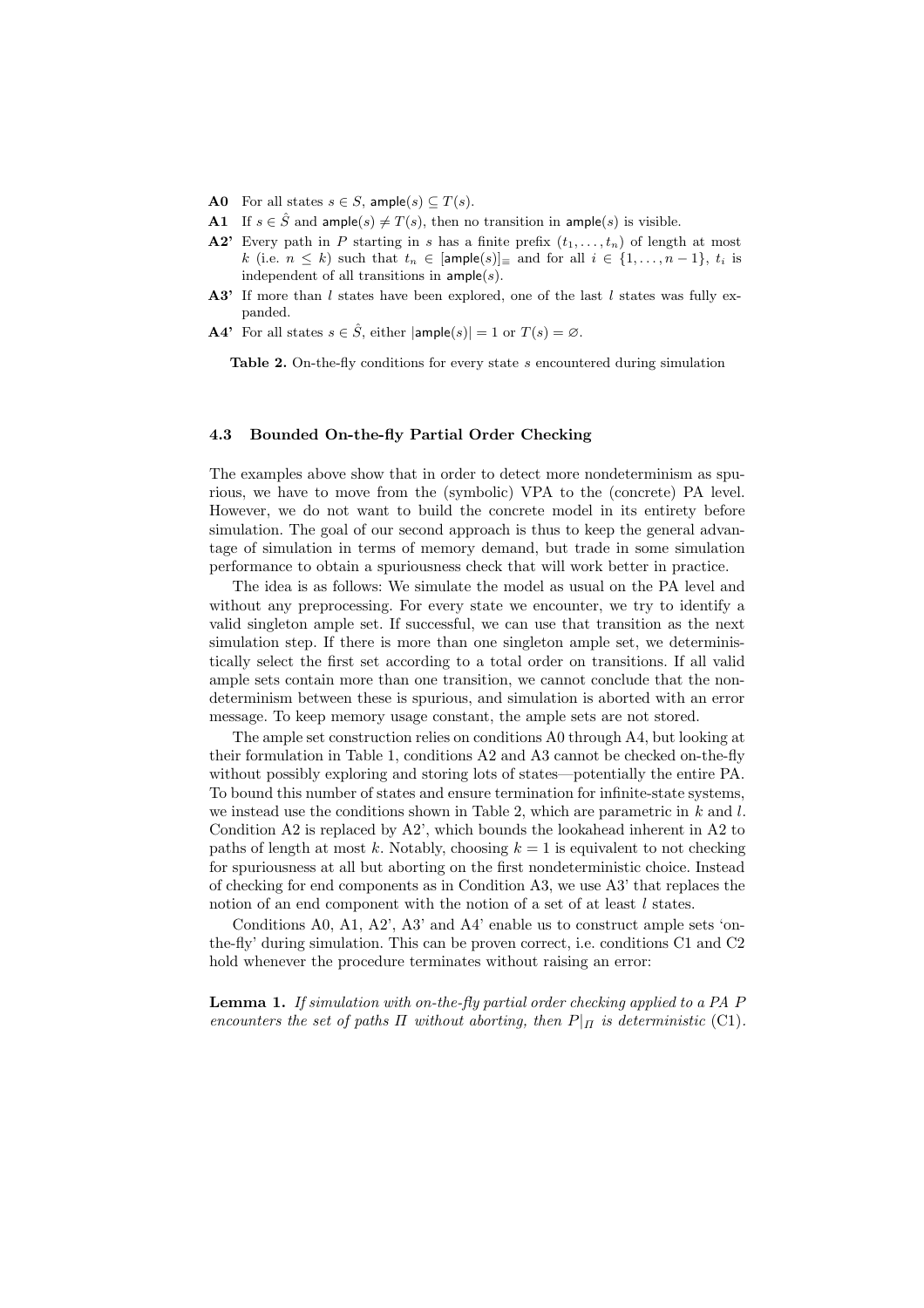Lemma 2. If simulation with on-the-fly partial order checking applied to a PA P encounters the set of paths  $\Pi$  without aborting and all  $\pi \in \Pi$  end in a fully expanded state, then  $P \sim P_{\Pi}$  where  $\sim$  is stutter equivalence (C2).

*Example 4.* For the parallel composition  $(P_1 \parallel P_2) \parallel P_3$  in Figure 1, all nondeterminism will correctly be identified as spurious for  $k \geq 2$  and  $l \geq 2$ .

Requiring all runs to end in a fully expanded state is a technical requirement that can always be satisfied if all nondeterminism is spurious, and is satisfied by construction for typical simulation run termination criteria.

For finite systems and large enough  $k$  and  $l$ , this on-the-fly approach will always be superior to the symbolic approach discussed in Section 4.2 in terms of detecting spuriousness—but if k needs to be increased to detect all spurious nondeterminism as such, the performance in terms of runtime and memory demand will degrade. Note, though, that it is not the actual user-chosen value of  $k$  that is relevant for the performance penalty, but what we denote  $k_{min}$ , the smallest value of k necessary for condition  $A2'$  to succeed in the model at hand—if a larger value is chosen for k, A2' will still only cause paths of length  $k_{min}$  to be explored<sup>2</sup>. The size of l actually has no performance impact since A3' can be implemented by just counting the distance to the last fully expanded state.

More precisely, the memory usage of this approach is bounded by  $b \cdot k_{min}$ where  $b$  is the maximum fan-out of the PA; for a given model (i.e., a fixed  $b$ ) and small  $k_{min}$ , we can consider this as constant, thus the approach still has the same flavour as standard simulation with respect to memory demand. Regarding runtime, exploring parts of the state space that are not part of the path currently being explored (up to  $b^{k_{min}}$  states per invocation of A2') induces a performance penalty. The magnitude of this penalty is highly dependent on the structure of the model. In practice, however, we expect small values for  $k_{min}$ , which limits the penalty, and this is evidenced in our case studies.

The on-the-fly approach also naturally extends to infinite-state systems, both in terms of control and data. In particular, the kind of behaviour that condition A3 is designed to detect—the case of a certain choice being continuously available, but also continuously discarded—can, in an infinite system, also come in via infinite-state "end components", but since A3' strengthens the notion of end components by the notion of sufficiently large sets of states, this is no problem.

To summarise: For large enough  $k$  and  $l$ , this approach will allow us to use simulation for any network of VPA where the nondeterminism introduced by the parallel composition is spurious. Nevertheless, if conditions J1 and J2 are used to check for independence instead of I1 and I2, nondeterministic choices internal to the component VPA, if present, must be removed by synchronization (via shared variables or actions). While avoiding internal nondeterminism is manageable during the modelling phase, parallel composition and the nondeterminism it creates naturally occur in models of distributed or component-based systems.

 $2$  Our implementation therefore uses large defaults for k and l so the user usually need not worry about these parameters. If simulation aborts, the cause and its location is reported, including how it was detected, which may be that  $k$  or  $l$  was exceeded.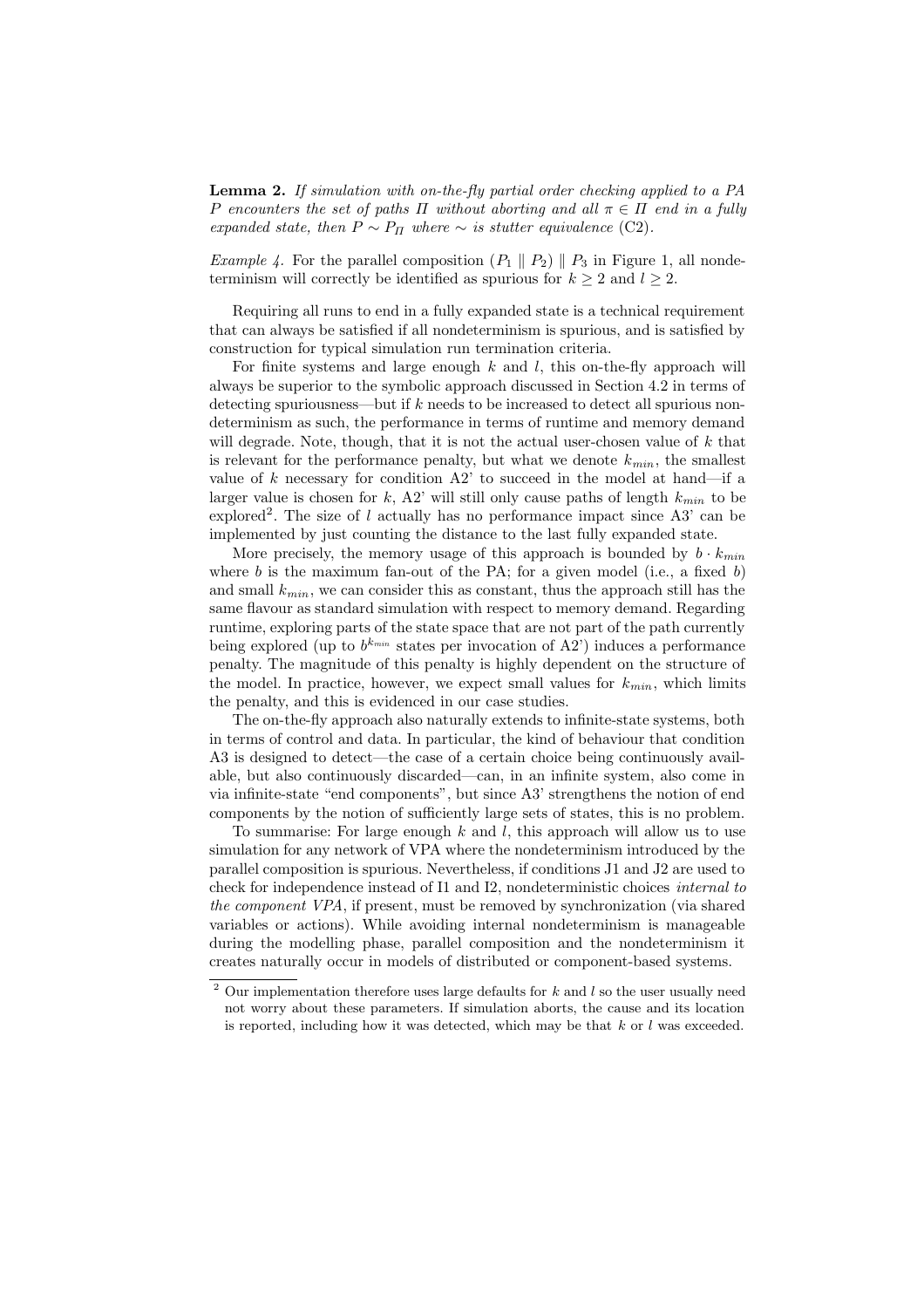# 5 Implementation

A prototype of the on-the-fly approach presented above has been implemented in version 1.3 of modes, a discrete-event simulator for the MODEST language with a sound treatment of nondeterminism in simulation. MODEST is a highlevel compositional modelling formalism for stochastic timed systems [6]. modes can be downloaded at www.modestchecker.net.

The full semantic model underlying MODEST is that of stochastic timed automata (STA), which generalise VPA by adding time via clock variables as in timed automata (TA, [1]) as well as infinite and continuous probability distributions, and some of the cases we consider later use this expressiveness. There are, to our knowledge, no results on partial order reduction techniques that deal with real time or continuous probabilistic choices<sup>3</sup>. However, we can treat the additional features of STA in an orthogonal way: The passage of time introduces an implicit synchronisation over all component automata by incrementing the values of all clocks. modes thus provides a separate choice of scheduler for time and treats resulting non-zero deterministic delay steps like visible transitions. Nondeterminism can thus be detected as spurious only if the interleaving happens in zero time. In order to correctly detect the spuriousness of nondeterminism in presence of assignments with continuous probability distributions (like  $x := Exponential(2 \cdot y)$ ), modes overapproximates by treating them like a nondeterministic assignment to some value from the distribution's support.

# 6 Case Studies

This section reports on experimental studies with modes on some practically relevant cases. As mentioned in the introduction, we do not aim for a comparison of simulative and numerical model checking approaches in this paper, but instead focus on a comparative study of standard simulation vs. the on-the-fly approach; the existing results (e.g.,  $[23]$ ) then still apply to this new approach modulo its overhead, which we investigate in this section.

Strictly speaking, though, such a comparison is impossible: Standard simulation cannot be applied if the model is nondeterministic. If instead it is deterministic, the on-the-fly approach will have virtually no overhead, because  $k_{min} = 1$ . To get a meaningful comparison, we use models that are provably equivalent to Markov chains, but contain manifold spurious nondeterminism. We then adjust standard simulation to use uniform distributions to resolve any nondeterministic choices as the zero-overhead baseline for comparison. Due to spuriousness, any resolution would do, and would lead to the same statistical results. For all experiments, modes was run on a 64-bit Core 2 Duo T9300 system; the values for time are for 1000 actual simulation runs, while for memory, the bytes after garbage collections during simulation were measured.

<sup>3</sup> All approaches for TA (see e.g. Minea [17] for one approach and an overview of related work) rely on modified semantics or more restricted models or properties. We are not aware of any approaches for models with continuous distributions.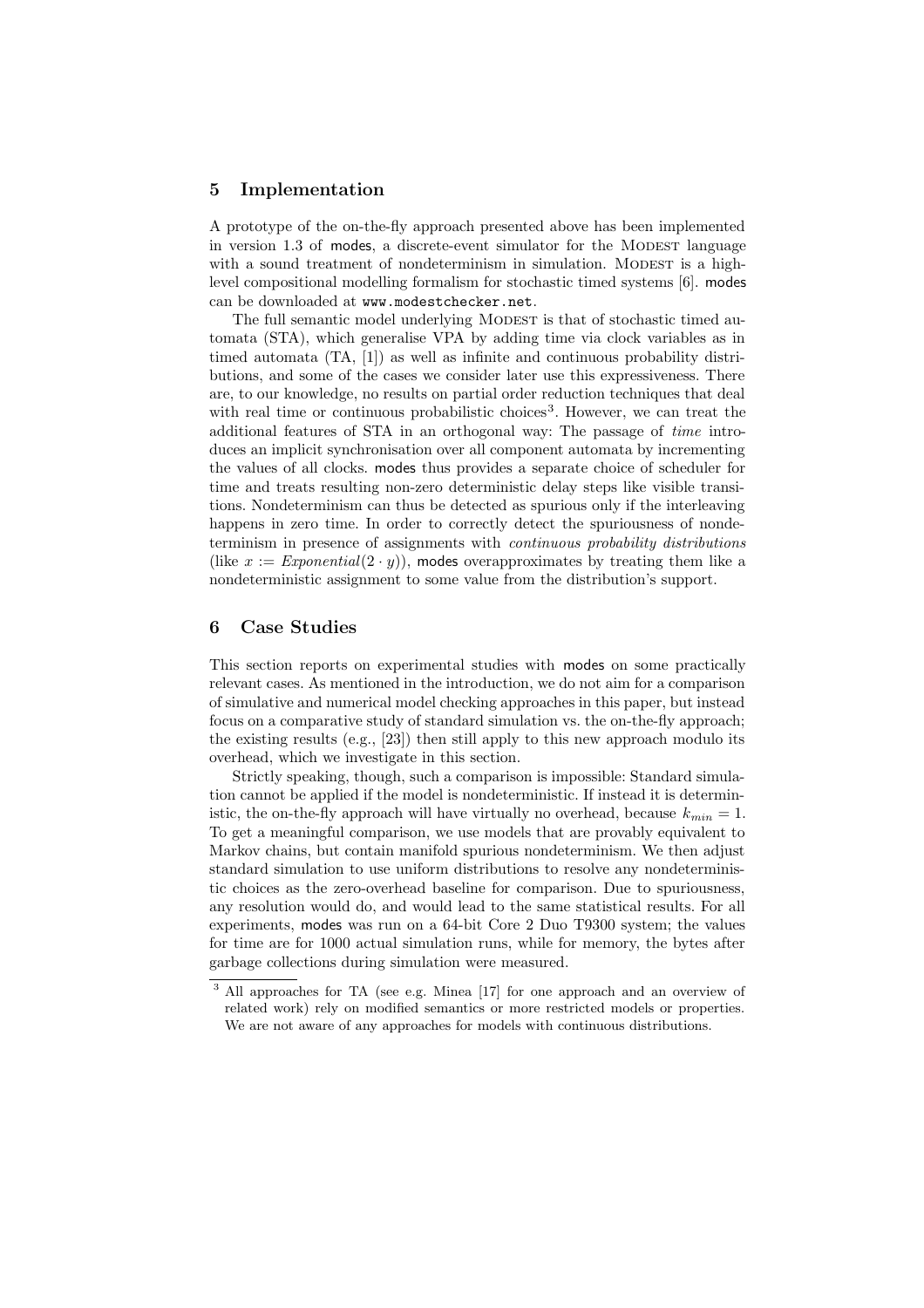| state space gen.     |                | m.-check       | model |                  | uniform sim. |               | partial order sim. |                |                    |    |                |
|----------------------|----------------|----------------|-------|------------------|--------------|---------------|--------------------|----------------|--------------------|----|----------------|
| states               | time           | memory         | K     | $\boldsymbol{N}$ | H            | time          | memory             | time           | memory             |    | $k_{min}$      |
| 5371                 | 0 <sub>s</sub> | $1 \text{ MB}$ | 4     | 3                | 3            | $1\mathrm{s}$ | $1.5\;\mathrm{MB}$ | 1 <sub>s</sub> | $1.8\;\mathrm{MB}$ | 16 | $\overline{4}$ |
| $3.3 \cdot 10^{7}$   | 7s             | 856 MB         | 8     |                  | 4            | 1 s           | $1.5\;\mathrm{MB}$ | 2s             | $1.4\;\mathrm{MB}$ | 16 | 5              |
| $3.8 \cdot 10^{12}$  | $1052$ s       | $>100$ GB      | 16    | 15               | 5            | 1 s           | $1.5$ MB           | 7s             | $1.8\;\mathrm{MB}$ | 16 | 6              |
| $18.8 \cdot 10^{14}$ | 4592 s         | $>100$ GB      | 16    | 15               | 6            | $1\mathrm{s}$ | $1.6\;\mathrm{MB}$ | 94 s           | 3.2 <sub>MB</sub>  | 16 | 7              |

Table 3. Results for PRISM and modes on the IEEE 802.3 BEB protocol

#### 6.1 Binary Exponential Backoff

We first deal with a model of the IEEE 802.3 Binary Exponential Backoff (BEB) protocol for a set of hosts on a network, adapted from the PRISM model used in [9]. It gives rise to a network of PA, and this makes it possible to use model checking for Modest [11] in conjunction with PRISM (on a 100 GB RAM system). We report the total number of states, the time it took to generate the state space, and the memory necessary to model check a simple property with PRISM<sup>4</sup> using the default "hybrid" engine in Table 3 (left three columns). The model under study is determined by  $K$ , the maximum backoff counter value, i.e. the maximum number of slots to wait, by  $N$ , the number of times each host tries to seize the channel, and by  $H$ , the number of hosts. The remaining columns give results for uniformly resolved nondeterminism and our on-the-fly approach with parameters l and  $k = k_{min}$ . The number of component VPA is  $H + 1$ : the hosts plus a global timer process.

We observe that for larger models, model checking with PRISM is hopeless. while simulation scales smoothly. Simulation runs ended when a host seized the channel. In all cases the nondeterminism is identified as spurious for small values of  $k$  and  $l$ . The values for uniform resolution show that these models are extremely simple to simulate, while the on-the-fly partial order approach induces a time overhead. We see a clear dependence between the number of components and  $k_{min}$ , with  $k_{min} = H + 1$ . In line with our expectations concerning the performance impact from Section 4.3, we see a moderate increase of memory usage, while runtime is affected more drastically by increasing  $H$ .

# 6.2 Arcade Dependability Models

As a second case study, we focus on ARCADE models and their translation into MODEST [16]. ARCADE is a compositional dependability framework based on a semantics in terms of I/O-IMCs [7]. The ARCADE models under study are known to be weakly bisimilar to Markov chains; yet they exhibit nondeterminism. We studied two simple examples and two very large case studies from the literature:

1bc-1ruded One basic component with a dedicated repair unit.

<sup>4</sup> PRISM needs more memory for model checking than just for state space generation.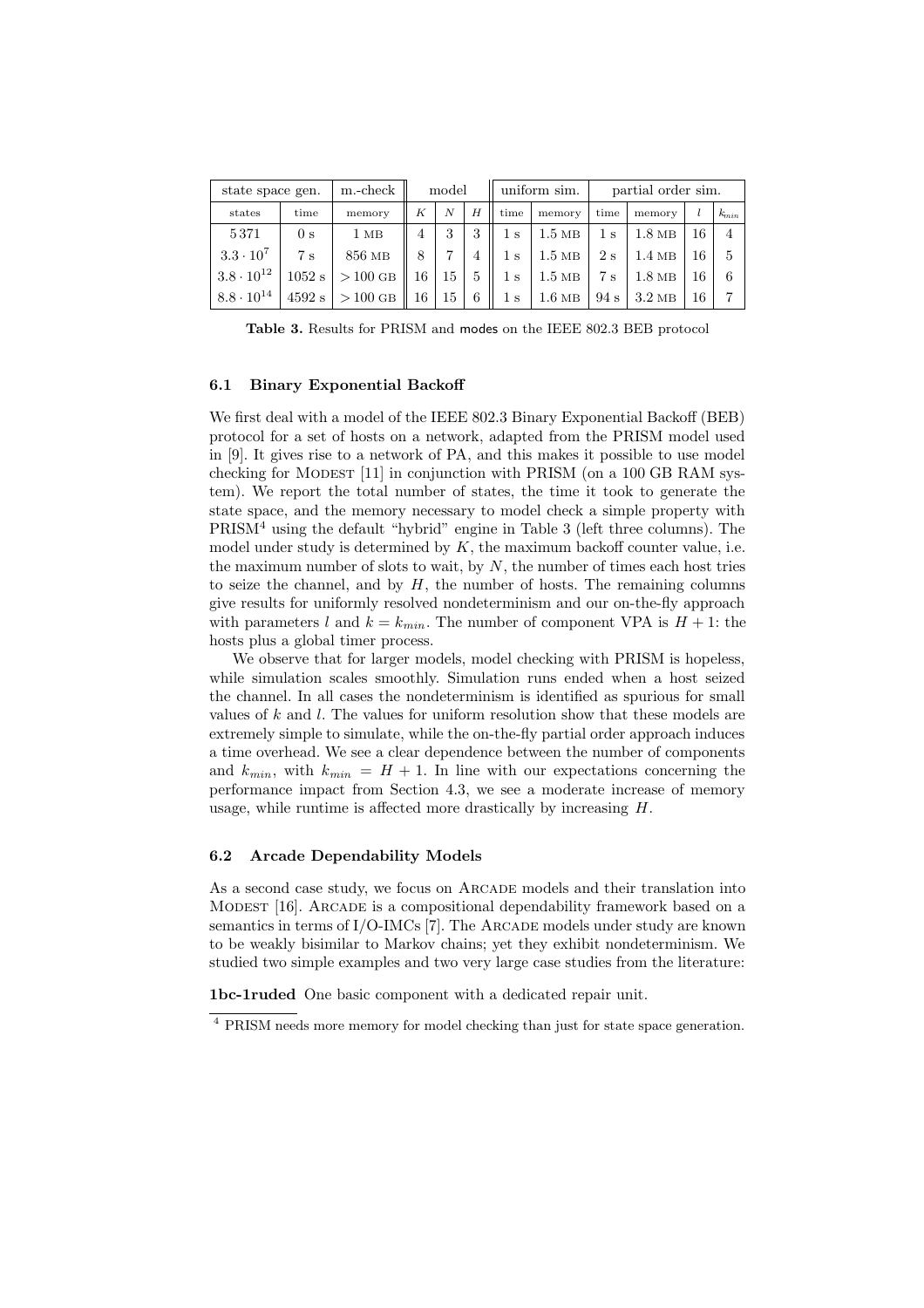| model | $\mathbb{L}$ | $\begin{array}{cc} & t \\ \end{array}$ | uniform                                            | partial order $\vert l \vert k_{min}$                      |                |                |
|-------|--------------|----------------------------------------|----------------------------------------------------|------------------------------------------------------------|----------------|----------------|
|       |              |                                        | 1bc-1ruded   3   100   1 s $/ 1.3 \text{ MB}$      | 1 s / 1.5 MB                                               | $\frac{1}{16}$ | $\overline{2}$ |
|       |              |                                        | 2bc-1rufefs $\vert 4 \vert 100 \vert 2 s / 1.1 MB$ | $4 s / 1.1 MB$ 16                                          |                |                |
|       |              |                                        |                                                    | dda-scaled   41   15   41 s / 1.5 MB   379 s / 2.6 MB   16 |                |                |
|       |              |                                        |                                                    | rcs-scaled   36   15   24 s / 1.6 MB   132 s / 2.0 MB   16 |                |                |

Table 4. Results for modes on ARCADE models

2bc-1rufcfs Two basic components with one first-come-first-serve repair unit. dda-scaled A distributed disk architecture: 24 disks in 6 clusters, 4 controllers,

and 2 processors; repairs are performed in a first-come-first-serve manner. rcs-scaled The model of a reactor cooling system with a heat exchanger, two pump lines and a bypass system.

The rates in the last two models are scaled to obtain more frequent events, in a variation of importance sampling. Table 4 shows the results; column  $\|$  indicates the number of concurrently running component automata of the respective model and t is the simulation time bound (model time). We see that the value of  $k_{min}$ varies, but again stays relatively small, even for the models consisting of many components. The impact of enabling the on-the-fly approach is again in line with Section 4.3: Memory usage increases moderately, but the time necessary to complete all runs does increase significantly, though not as drastically as in the previous case study. Overall, these are encouraging results. Improving the performance of the lookahead procedure is the first point on our future work agenda for this currently prototypical implementation.

# 7 Conclusion

This paper has presented an on-the-fly, partial order reduction-based approach that enables statistical model checking and simulation of probabilistic automata with spurious nondeterminism arising from the parallel composition of largely independent, distributed, and intermittently synchronising components. The tool modes has been shown to be able to apply this technique successfully to two very different case studies. In fact, the work on connecting ARCADE to a simulation engine was the nucleus for the work presented here: a method was looked for to certify that simulation results obtained on these models were not affected by any actual nondeterminism.

Acknowledgments. We are grateful to Christel Baier (TU Dresden) for the initial inspiration to combine partial order methods with simulation and to Pedro R. D'Argenio (UNC Cordoba) for fruitful discussions and insights.

## References

1. Alur, R., Dill, D.L.: A theory of timed automata. TCS 126(2), 183–235 (1994)